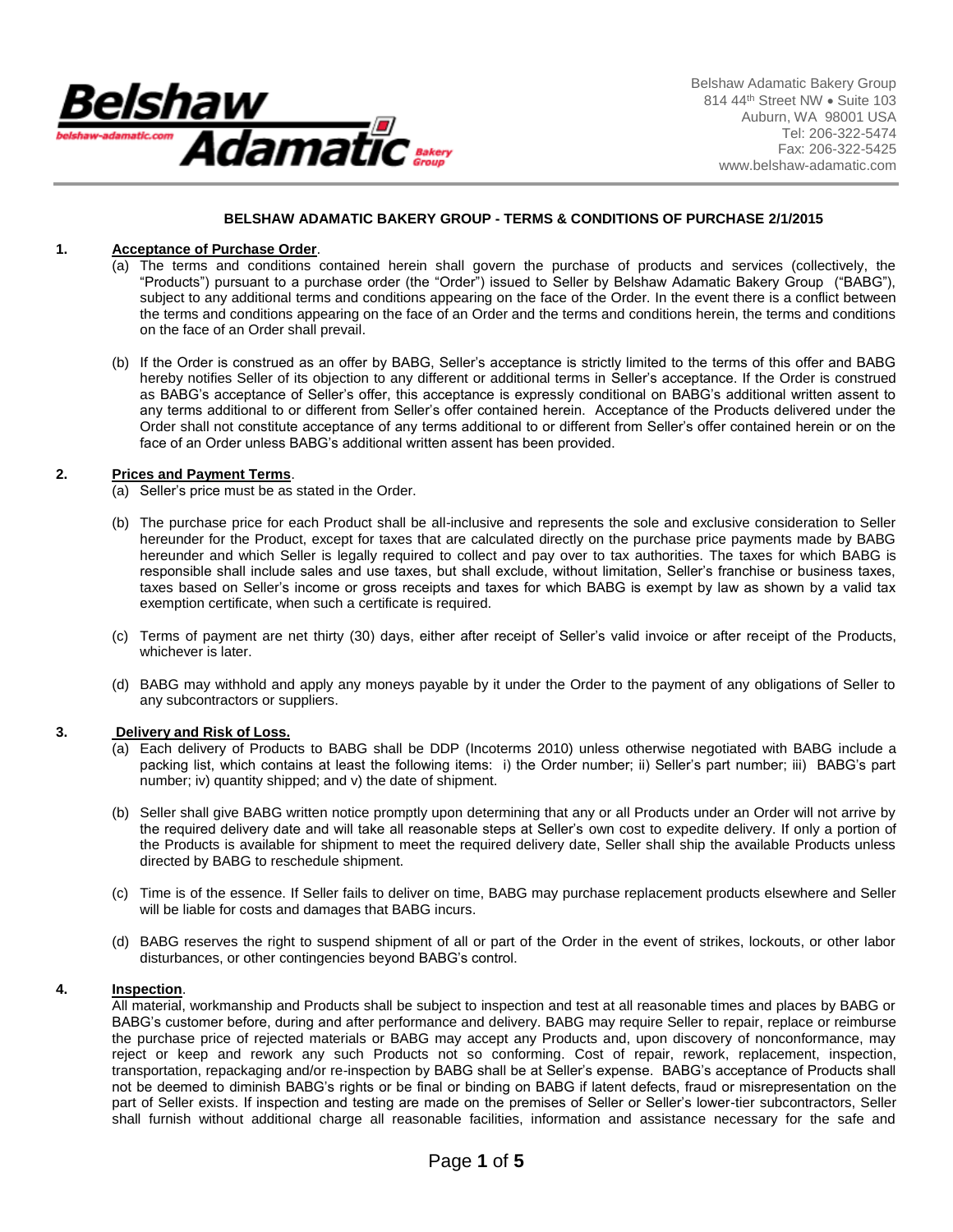convenient inspection and test required by the inspectors in the performance of their duty. BABG's failure to inspect shall not relieve Seller of any responsibility to perform according to the terms of the Order.

# **5. Warranty**.

- (a) Seller hereby warrants to BABG and BABG's customers that, for a period of one (1) year following BABG's acceptance of the Products hereunder (the "Warranty Period") if there is a significant time between BABG accepting goods from Seller to shipping final goods to BABG's customers, Seller warranty period will be one (1) year from delivery by BABG to customers, such Product shall: i) be fit for its intended purpose and be of merchantable quality; ii) be free from defects in materials, workmanship, and design; iii) conform strictly to the performance, functionality and other specifications and descriptions set forth in Seller's catalogs, product brochures, or other representations, depictions, samples or models; and iv) conform strictly to all specifications, drawings and descriptions referenced or set forth in the Order (collectively, the "Performance Warranty"). The Performance Warranty shall survive the termination and expiration of the Warranty Period with respect to any claim made by BABG prior to such termination or expiration. Seller agrees that BABG's customers may enforce such Performance Warranty against Seller on, in and for such customer's own behalf, name and benefit, and that BABG may enforce such Performance Warranty against Seller on, in and for BABG's or such customer's behalf, name or benefit.
- (b) During the Warranty Period, Seller shall, at no additional cost to BABG, credit or replace at BABG's option any Product that fails to conform to its Performance Warranty in any respect whatsoever (each, a "Defective Product"). If BABG's option is for credit, Seller shall grant BABG a credit equal to the full amount of the purchase price originally paid by BABG for the Product plus any applicable taxes paid. If BABG's option is to replace such Product, the replacement Product must conform to the Performance Warranty in all respects ("Conforming Product(s)"). Replacement Products must be new product; no repaired or remanufactured product will be accepted. Seller shall replace, at BABG's option, each Defective Product and re-deliver a Conforming Product to BABG as soon as possible, and in all events no later than five (5) days after notice that a Product is a Defective Product. In the event that Seller fails to do so, BABG shall be entitled to an immediate and full refund of the purchase price paid to Seller for such Defective Product. All return shipments of Defective Products to Seller shall be at Seller's sole cost, risk, and expense. Seller shall bear all shipping costs for warranty returns and replacements. Seller shall bear all reasonable direct and indirect costs and expenses incurred by BABG to replace a Defective Product with a Conforming Product, including, but not limited to, labor and travel expenses. BABG has the right to return Product on a per occurrence basis. No minimum quantity shall be required for returns.

## **6. Compliance with Laws.**

- (a) Seller represents, warrants and covenants that all of the Products, merchandise, and materials delivered and/or services rendered hereunder will be, and will have been produced and/or provided, in compliance with all applicable laws, rules, regulations, orders, treaties and other requirements of federal, national, state, provincial and local/municipal governments and agencies (collectively, "Laws"), and that Seller and Seller's business do and will comply with all Laws.
- (b) If any of the Products are imported into any other country, Seller will be responsible for all legal, regulatory and administrative requirements associated with any importation and the payment of all associated duties, taxes and fees. Upon BABG's request, Seller shall provide BABG with an appropriate certification stating the country of origin for Products, sufficient to satisfy the requirements of: i) the customs authorities of the country of receipt; and ii) any applicable export licensing regulations.
- (c) Seller represents and warrants that it will comply with all Laws relating to import and export of goods, including, without limitation, obtaining all necessary import and export licenses and clearances. At BABG's request, Seller shall supply to BABG requested information related to export or import of goods. Seller has and at all times will comply in all respects with the Foreign Corrupt Practices Act (15 U.S.C. §§ 78dd-1, et seq., as amended).

# **7. Indemnification.**

(a) SELLER SHALL INDEMNIFY, HOLD HARMLESS AND, AT BUYER'S REQUEST, DEFEND BUYER, ITS OFFICERS, DIRECTORS, CUSTOMERS, AGENTS AND EMPLOYEES, AGAINST ALL CLAIMS, SUITS, LIABILITIES, DAMAGES, LOSSES AND EXPENSES, INCLUDING ATTORNEYS' FEES AND COSTS OF SUIT ARISING OUT OF OR IN ANY WAY CONNECTED WITH THE PRODUCTS PROVIDED UNDER THIS AGREEMENT, INCLUDING, WITHOUT LIMITATION: i) ANY CLAIM BASED ON THE DEATH OR BODILY INJURY TO ANY PERSON, DESTRUCTION OR DAMAGE TO PROPERTY, FOR COMMERCIAL DAMAGES INCLUDING LOST PROFITS, OR FOR CONTAMINATION OF THE ENVIRONMENT AND ANY ASSOCIATED CLEAN UP COSTS, REGARDLESS OF WHETHER A CLAIM IS BASED IN WHOLE OR IN PART ON THE ALLEGED OR ACTUAL NEGLIGENCE, STRICT LIABILITY, BREACH OF WARRANTY, OR OTHER ACTIONABLE CONDUCT OR OMISSION OF BUYER; ii) ANY CLAIM BY A THIRD PARTY AGAINST BUYER ALLEGING THAT THE PRODUCTS OR SERVICES PROVIDED UNDER THIS AGREEMENT, INFRINGE A PATENT, COPYRIGHT, TRADEMARK, TRADE SECRET OR OTHER PROPRIETARY RIGHT OF A THIRD PARTY, WHETHER SUCH ARE PROVIDED ALONE OR IN COMBINATION WITH OTHER PRODUCTS, SOFTWARE OR PROCESSES. SELLER SHALL NOT SETTLE ANY SUCH SUIT OR CLAIM WITHOUT BUYER'S PRIOR WRITTEN APPROVAL. SELLER AGREES TO PAY OR REIMBURSE ALL COSTS THAT MAY BE INCURRED BY BUYER IN ENFORCING THIS INDEMNITY, INCLUDING ATTORNEY'S FEES. IN THE EVENT EITHER PARTY TO THIS AGREEMENT OR ANY ORDER BRINGS SUIT TO ENFORCE OR INTERPRET ANY PART OF THIS AGREEMENT OR THE ORDER, THE PARTY DETERMINED TO BE THE PARTY PREVAILING SHALL BE ENTITLED TO RECOVER AS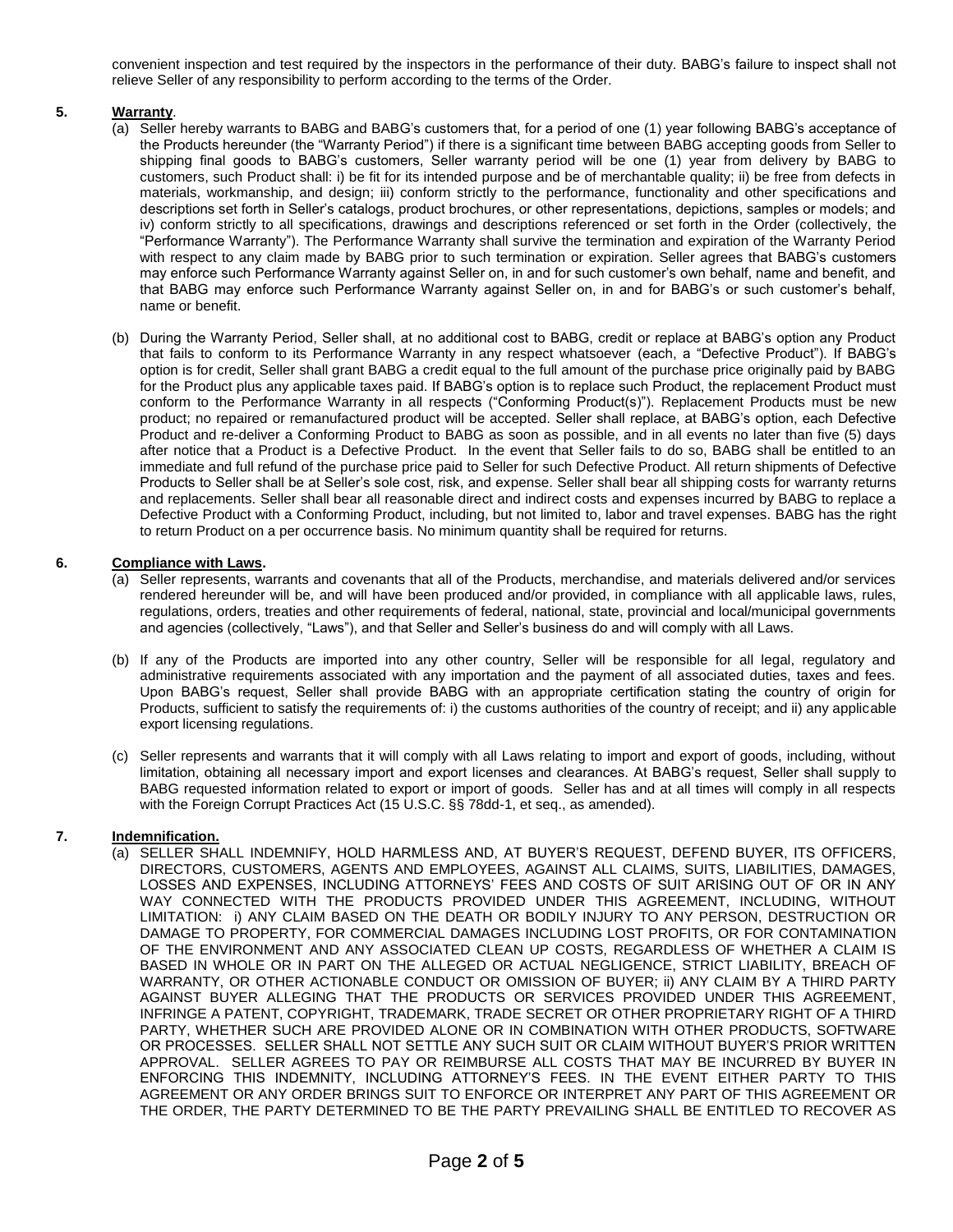AN ELEMENT OF COSTS OF SUIT, AND NOT AS DAMAGES, IN ADDITION TO ALL OTHER SUMS THAT EITHER PARTY MAY BE CALLED ON TO PAY, ITS ATTORNEY'S FEES AND COSTS OF INVESTIGATION.

(b) Without limiting the generality of section (a) above, if the use by BABG of any Product is enjoined (the "Infringing Product"), Seller shall at its expense use its best efforts to procure the right for BABG to continue using the Infringing Product. If Seller is unable to do so, Seller shall at its expense: (i) replace the Infringing Product with a non-infringing product; (ii) modify the Infringing Product to be non-infringing; or (iii) if unable to replace or modify the Infringing Product, refund in full all amounts paid by BABG for the Infringing Product.

#### **8. Insurance.**

Seller agrees to obtain and maintain the following insurance policies at Seller's sole cost and expense (collectively, "Insurance Policies"):

- (a) Commercial General Liability Insurance covering liability for property damage, personal injury and death arising out of operations, products-completed operations, contractual liability, with minimum limits of \$5 million per occurrence (the "CGL Policy");
- (b) Automobile Liability Insurance covering liability arising out of any auto (including owned, hired, leased, operated and nonowned autos) with minimum limits of \$1 million per occurrence combined single limit (the "Auto Liability Policy");
- (c) Statutory Workers' Compensation insurance as required by applicable law (the "Workers' Compensation Policy").
- (d) BABG shall be named as an additional insured on the CGL Policy for all operations of Seller hereunder and for all liability for which Seller is responsible under the Order. The CGL Policy Shall contain standard cross liability clauses, and Seller shall cause such policies to be endorsed to provide contractual liability coverage specifically covering this Agreement as an insured contract, if necessary, to obtain coverage of this Order thereunder. Except for insurance policies which are operative within Canada, the Workers Compensation Policy shall be endorsed to waive any right of subrogation against BABG. All Insurance Policies shall require that BABG be given at least thirty (30) days written notice of cancellation, nonrenewal, or any material change therein.

## **9. Cancellation of Purchase Orders.**

BABG may cancel any Order, in whole or in part, without further obligation or liability to Seller, at any time prior to Seller's shipment of the Product(s) covered by such Order by providing Seller written or electronic notice of such cancellation.

#### **10. Termination.**

BABG may at any time terminate all or part of Seller's performance hereunder by written notice to Seller. Upon receipt of such notice, Seller shall eliminate its performance and all orders and subcontracts to the extent they relate to such performance. Seller shall promptly advise BABG of the quantities of Products and raw material on hand or purchased prior to termination and of the most favorable disposition thereof. Seller shall comply with BABG's instructions regarding disposition of Products and raw materials. Seller shall submit to BABG written notice of its intent to submit claims based on such termination within fifteen (15) days from the date of notice of termination and detail and substantiate such claims within thirty (30) days thereafter, or Seller waives such claims in their entirety. BABG shall pay Seller the Order price of finished Products accepted by BABG, and the cost to Seller excluding profits and losses, of work in process and raw materials relating hereto, less the agreed value of any Products used or sold by Seller with BABG's consent. BABG may verify such claims at any reasonable time(s) by any reasonable method. BABG will not pay for finished work, work in process, or raw materials fabricated or procured by Seller unnecessarily in advance or in excess of BABG's delivery requirements hereunder. Notwithstanding the above, payments under this paragraph shall not exceed the aggregate price specified in the Order, less any payments made or to be made. Payment under this paragraph is BABG's only liability if the Order is terminated. To the extent the Order covers Products normally carried in Seller's inventory, BABG shall have no liability for any termination of the Order, in whole or in part, prior to shipment. If BABG sends notice of termination after receipt of Products, liability is limited to returning such Products and reimbursing Seller the direct cost of handling and transportation.

# **11. Special Tooling.**

"Special Tooling" means all patterns, dies, fixtures, molds, jigs, models, gauges, inspection devices, special cutting tools, special test devices, drawings, templates and any replacements thereof, which, before the date hereof, Seller did not own or use and which Seller has been or will be required to acquire and use solely for purposes of furnishing Products hereunder, but excludes tools, capital items or property owned or furnished by BABG. Prior written approval for purchase of any Special Tooling is required, and such request shall detail each item and its price. Seller shall use all Special Tooling solely for performance of the Order or as BABG directs in writing, maintain Special Tooling in good condition, fully covered by insurance, and replace it at Seller's cost if lost, stolen, destroyed, or otherwise rendered unfit for use. Seller shall permit inspection and supply BABG with detailed statements of Special Tooling upon request. Upon completion, cancellation, or termination of work for which Special Tooling is required, Seller shall list Products and the Special Tooling used in connection therewith, including the unamortized cost and fair market value of each item, and shall in writing if BABG so elects, transfer possession and title of the Special Tooling to BABG, free and clear of liens and encumbrances, in exchange for the lesser of the unamortized cost or fair market value of the tooling. BABG may dispose of Special Tooling without taking possession thereof and receive any resulting salvage or resale revenues and may enter Seller's premises to obtain possession of any Special Tooling.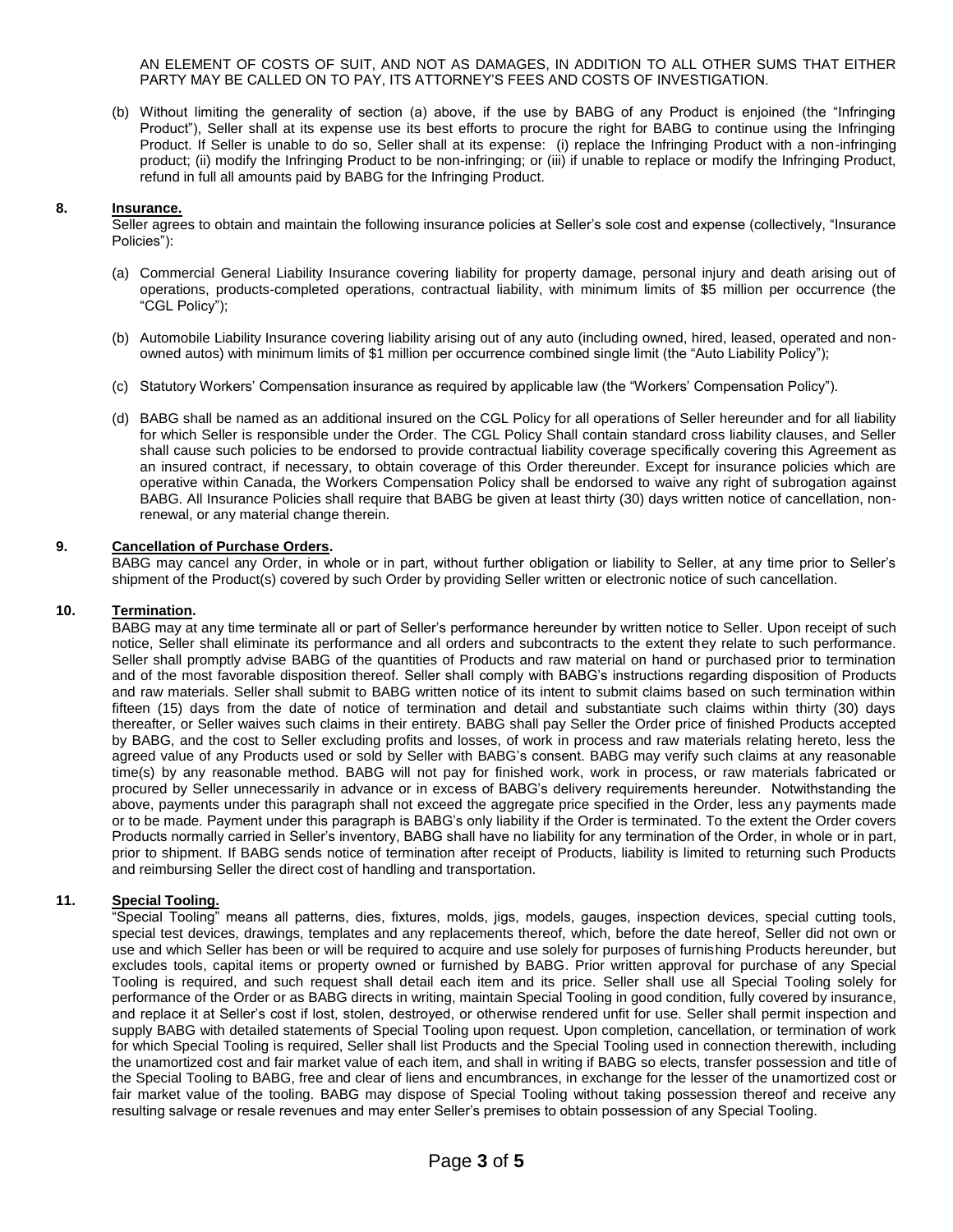# **12. Ownership of Work Product.**

- (a) For purposes of this Order, "Work Product" shall include, without limitation, all designs, discoveries, creations, works, devices, masks, models, work in progress, service deliverables, inventions, products, Special Tooling, computer programs, procedures, improvements, developments, drawings, notes, documents, business processes, information and materials made, conceived or developed by Seller alone or with others which result from or relate to the services performed or Products delivered hereunder. Standard Products manufactured by Seller and sold to BABG without having been designed, customized or modified in any way for BABG do not constitute Work Product. All Work Product shall at all times be and remain the sole and exclusive property of BABG. Seller hereby agrees to irrevocably assign and transfer to BABG and does hereby assign and transfer to BABG all of its worldwide right, title and interest in and to the Work Product including all associated intellectual property rights. Seller hereby waives any and all moral and other rights in any Work Product or any other intellectual property created, developed or acquired in respect of the Products. BABG will have the sole right to determine the treatment of any Work Product, including the right to keep it as trade secret, execute and file patent applications on it, to use and disclose it without prior patent application, to file registrations for copyright or trademark in its own name or to follow any other procedure that BABG deems appropriate. Seller agrees: i) to disclose promptly in writing to BABG all Work Product in its possession; ii) to assist BABG in every reasonable way, at BABG's expense, to secure, perfect, register, apply for, maintain, and defend for BABG's benefit all copyrights, patent rights, mask work rights, trade secret rights, and all other proprietary rights or statutory protections in and to the Work Product in BABG's name as it deems appropriate; and iii) to otherwise treat all Work Product as BABG Confidential Information as defined herein. These obligations to disclose, assist, execute and keep confidential survive the expiration or termination of this Agreement. All tools and equipment supplied by BABG to Seller shall remain the sole property of BABG.
- (b) Seller will ensure that Seller's subcontractors appropriately waive any and all claims and assign to BABG any and all rights or any interests in any Work Product or original works created in connection with this Order. Seller irrevocably agrees not to assert against BABG or its direct or indirect customers, assignees or licensees any claim of any intellectual property rights of BABG affecting the Work Product.
- (c) BABG will not have rights to any works conceived or reduced to practice by Seller which were developed entirely on Seller's own time without using equipment, supplies, facilities or trade secret or BABG Confidential Information, unless: i) such works relate to BABG's business, or BABG's actual or demonstrably anticipated research or development; or ii) such works result from any services performed by Seller for BABG.

# **13. Confidentiality.**

Seller agrees that any information it obtains about BABG's existing or proposed products, manufacturing facilities or processes, and any other non-public information of BABG is BABG's confidential information. Seller agrees that it will maintain BABG's confidential information in strict confidence, will not disclose or disseminate the information to any third party, without BABG's express, prior written consent, and will use the information only for the purposes of fulfilling Seller's obligations under this Agreement or any Order. Seller will safeguard BABG's confidential information using the same standard of care Seller used for its own confidential information, but in any event not less than a reasonable standard of care. Seller agrees that it will disclose the confidential information provided by BABG only to Seller's employees, officers, directors, and consultants who (1) have signed agreements obligating them to keep the information in confidence, (2) have been advised of the confidential and proprietary nature of the information, and (3) have a need to know the information. The foregoing limitations shall not apply to information which Seller can demonstrate (by its written records) was (1) in the public domain at the time of its disclosure by BABG, (2) in Seller's possession at the time of its disclosure by BABG and was not acquired directly or indirectly from BABG, (3) published or became part of the public domain after its disclosure by BABG through no act or failure on Seller's part, or (4) obtained by Seller from a third party not owing obligations of confidence to BABG. Seller agrees that the information disclosed shall not be deemed to be in the public domain or in Seller's possession merely because it is embraced by more general information in the public domain or in Seller's possession, or merely because individual items of the information are in the public domain or Seller's possession.

# **14. Blanket Purchase Orders.**

If Products purchased are covered under a blanket Order, no shipment can be made, or invoice issued, until a release Order is issued. Unauthorized shipments will be held at Seller's risk and expense. A blanket Order authorizes Seller to procure raw materials sufficient to meet delivery of the quantity of a release Order, but only to manufacture and deliver such respective quantities at such respective times as is indicated on the release Order provided by BABG. BABG will not assume any liability in the event Seller engages in any manufacture before the time specified, or in excess of the quantity required to meet such respective deliveries.

# **15. Changes in Process or Method of Manufacturing.**

Seller agrees that it will not invoke any changes in process or method or location of manufacturing without BABG's prior written consent. Seller further agrees that any contemplated changes in process or method of manufacturing will be submitted to BABG in sufficient time to enable BABG a reasonable opportunity in which to evaluate such changes.

## **16. Non-Exclusive Agreement.**

This is not an exclusive agreement. BABG is free to engage others to perform services or provide Products the same as or similar to Seller's. Seller is free to, and is encouraged to, advertise, offer and provide Seller's services and/or goods to others; provided however, that Seller does not breach this Agreement.